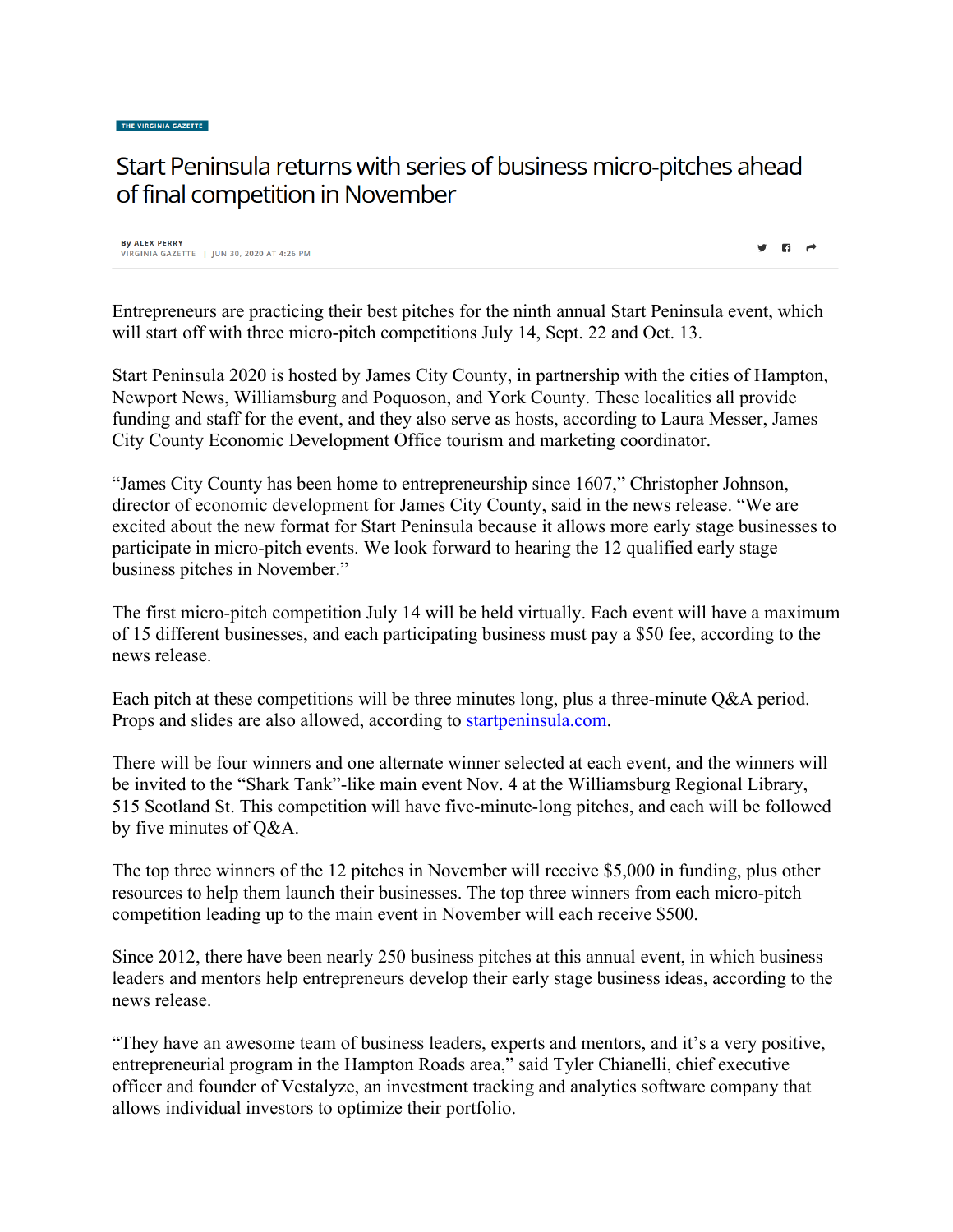

John Coggins, left, with Atlas Quick-Clip, Neil Hailey with French Slide and Tyler Chianelli with Vestalyze were the three Start Peninsula winners Nov. 3 at Hampton University. - Original Credit: Tara Bozick/Staff - Original Source: Handout (HANDOUT)

Vestalyze was one of the three winners of Start Peninsula 2019, alongside Atlas Quick-Clip and French Slide LLC. Chianelli said being one of last year's winners was a "momentum boost."

"It was reinforcement of doing the right thing and how hard work pays off. You have a worthy mission, and you believe in it," he said.

Neil Hailey, chief executive officer and co-founder of French Slide LLC, said that he appreciated the opportunity to meet other like-minded entrepreneurs at Start Peninsula 2019. Hailey said it was a great opportunity to make connections and spread the word about your business.

"That exposure has been invaluable in terms of just making people aware of what we're doing," he said. "It's a way to have free publicity, to make those deeper connections and to see what's out there."

There's also the challenge of the pitch competitions themselves. Part of that challenge, according to Chianelli, is that you have a very finite amount of time to deliver your pitch at each stage of the competition. But this also helps the competitors hone their pitches, which is crucial for startups that need to convey their ideas "as quickly and clearly as possible," Chianelli said.